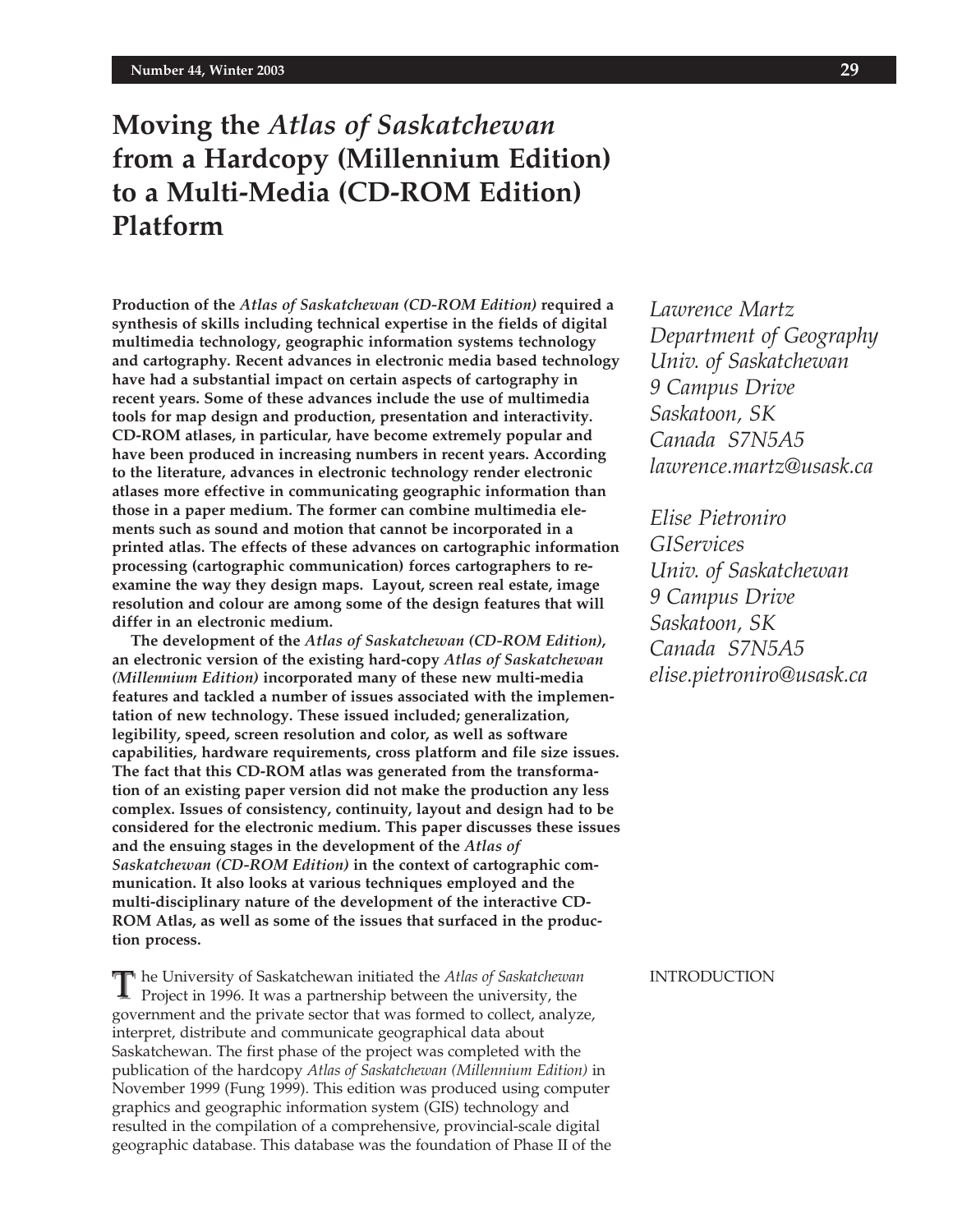*". . . its major contribution was the design and implementation of a new, innovative, multi-media framework for the communication of geographical information."*

*"The ultimate purpose, as with the hard copy edition, was to effectively communicate spatial information to the map user."*

#### CARTOGRAPHIC COMMUNICATION

*"The implementation of multimedia features provides access to a much greater range of communication tools and, perhaps most importantly, allow the user to play a more active role in exploring geographic data."*

project; namely, the production of an interactive, multimedia *Atlas of Saskatchewan (CD-ROM Edition)* that was released in November 2000 (Martz and Fung 2000).

The *CD-ROM Edition* of the *Atlas of Saskatchewan* is the first provincial atlas produced and published in Canada in digital format. It was derived from the hard-copy *Atlas* and is perhaps best viewed as a very large, complex and intellectually demanding work of translation. While the CD-ROM Edition did introduce some important new material, its major contribution was the design and implementation of a new, innovative, multi-media framework for the communication of geographical information. Its production was far from a straight-forward transcription process and presented a number of significant conceptual and technical challenges. All 340 pages of the hard-copy *Atlas* had to be redesigned to fit the size and orientation of a computer monitor while insuring that all elements were legible, visually appealing and concise. Many of the pages had to be re-organized, new layouts had to be designed and each element had to be converted from vector to raster format. One of the principal design objectives was to take advantage of the presentation, interaction and navigation possibilities of the new publication format.

Innovative solutions to technical issues related to map generalization, text legibility, product performance, color management, hardware support and data management were required. Even more important were the responses to intellectual challenges that led, ultimately, to a new conceptual model of a "geographical information design unit" to replace the traditional two-dimensional unit of the "page" that was unsuitable to the multi-dimensional organization of information in digital media. An "*Atlas*-wide" navigation system was designed and then implemented in software. A suite of new navigation tools (i.e. "pan and scan" maps) were developed to allow users to explore the rich body of information in the *Atlas*. The *CD-ROM Edition* also introduced the use of animation and sound to communicate geographical information in ways that had not previously been possible in an Atlas context. The ultimate purpose, as with the hard copy edition, was to effectively communicate spatial information to the map user.

Cartographic communication is a process of transmitting geographic information (Salichtchev, 1983). The ability of a map to communicate geographic information is the primary concern of the cartographer and the ultimate determinant of design choices. While communication failures are often blamed on the inability of the user to read a map, in most cases it should probably be directed at the map itself (Fairburn, 1994). Unlike a novel or an instruction manual, a map must guide the user by wide variety of visual means to help them understand and interpret the geographic data embedded within it. Cartographers reduce real-world features and represent them by means of symbols. They also apply established mapping conventions (i.e. blue for water) to help the user grasp the meaning of the map. Furthermore, the organization of a series of maps in a manner that is consistent and logical, as in an atlas, is important in guiding the user.

These principles are equally important to cartographic design in a multimedia (usually digitally-based) framework. The implementation of multimedia features provides access to a much greater range of communication tools and, perhaps most importantly, allow the user to play a more active role in exploring geographic data. Citing Marshall McLuhan's wellknown observation that "the medium is the message", Peterson (1995) emphasizes the effect of the choice of medium on the ability of a map to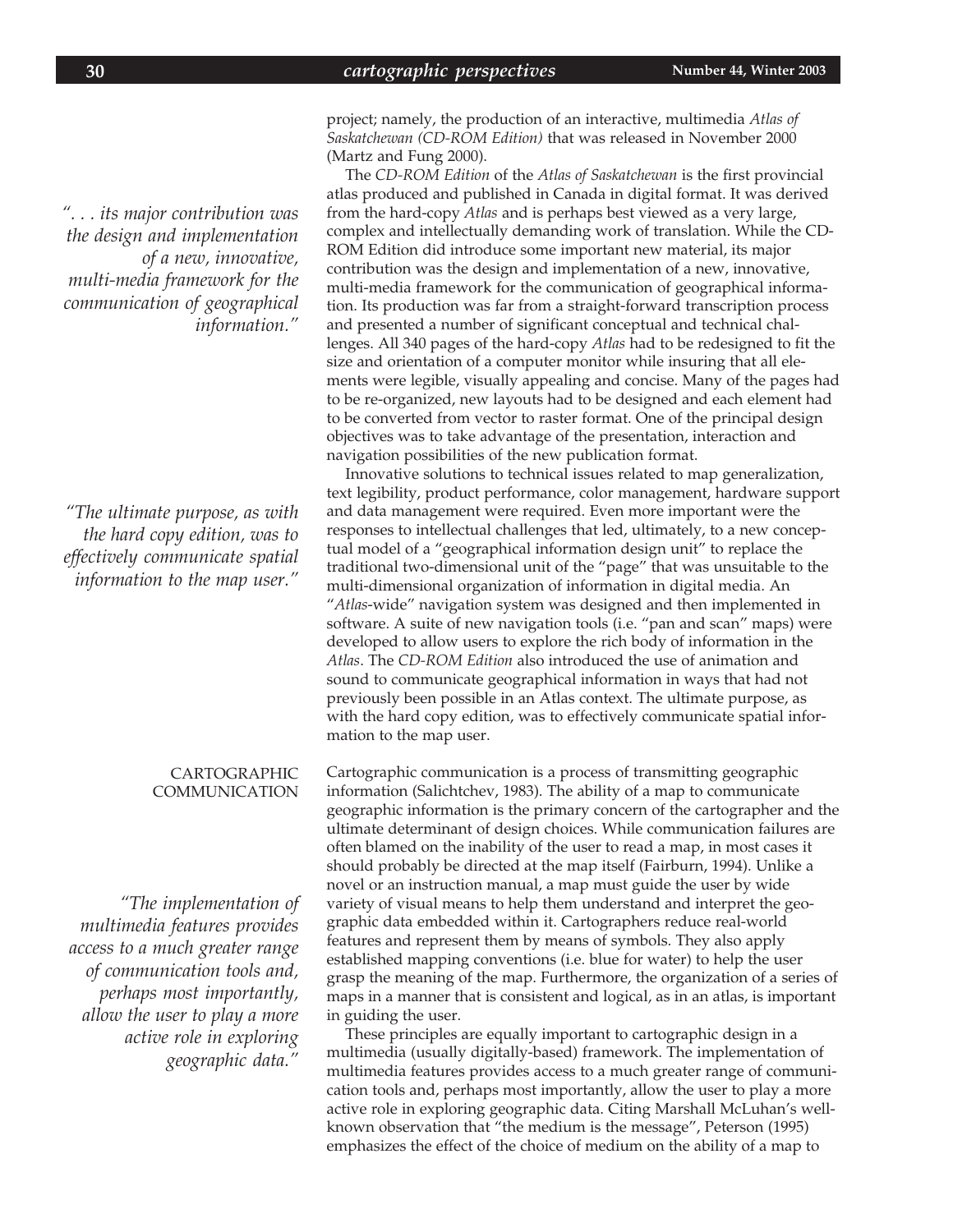transmit geographic information. McLuhan (1967) suggested that technology such as electronic media affect the message being communicated and that dependence on traditional print media has impaired our visual communication skills. Peterson (1995) suggests that like McLuhan's view of the printed word, printed maps may have closed our minds to imaginative expression and communication of spatial information.

The Muehrcke (1980) model of the cartographic process (Figure 1), while adequate for describing traditional mapping, can no longer be applied without considering the use of real-time, interactive cartographic technology (Moellering, 1980; 1984). Real-time, interactive cartography is employed in *Atlas of Saskatchewan (CD-ROM Edition)* as well as in many other web and CD based map products. This provides enhanced user interactivity with geographic data and allows access to a wider range of cartographic output including that of Geographic Information Systems (GIS) and map images of various formats, both virtual and real. It is at the output stage where the user interacts most with the map and the choice of output media will probably have the greatest impact on the ability of a map to communicate. It is here that the map user responds to the image. Different output media may entail the use of different communication and design strategies (Leshin et al., 1992).

Moellering (1984) pointed out that the communication between person and machine allows for the flow of map displays, keyboard interaction, function buttons, bell signals and other more esoteric forms of communication which provide a much richer communication channel than traditional cartographic communication. These enhancements can often heighten the ability of a map to communicate and, therefore, were all considered in the design of the *Atlas of Saskatchewan, CD-ROM edition*.



*Figure 1. Muehrcke model of cartographic communication (Moellering, 1980) in which map contents are abstracted from real world information through the manipulation of raw data to a mapped image.*

Multimedia technology provides new visual tools that can be added to the cartographer's repertoire (Hatch, 1995). It provides a tool to communicate information through the integration of variety of media types and formats including text, diagrams, graphics, images, sound, video etc. In mapping technology, multimedia tools include the use of animation, dynamic variables, sound, three-dimensional views and hypermedia (Fisher et al., 1993). There is great potential in the use of multimedia tools and displays in cartography. For example, the use of multimedia technology in a GIS is an ideal tool for the analysis of environmental problems and contributes to a decision support system that is more realistic (Fonseca and Gouveia, 1994). Baldwin et al. (1998) suggest that an enhanced aesthetic experience can increase the accuracy of analysis within a GIS. Electronic atlases seem to provide a natural platform for interactive educational graphics (Campbell and Egbert, 1990).

## MULTIMEDIA AND MAPPING

*"Multimedia technology provides new visual tools that can be added to the cartographer's repertoire."*

*"It is at the output stage where the user interacts most with the map and the choice of output media will probably have the greatest impact on the ability of a map to communicate."*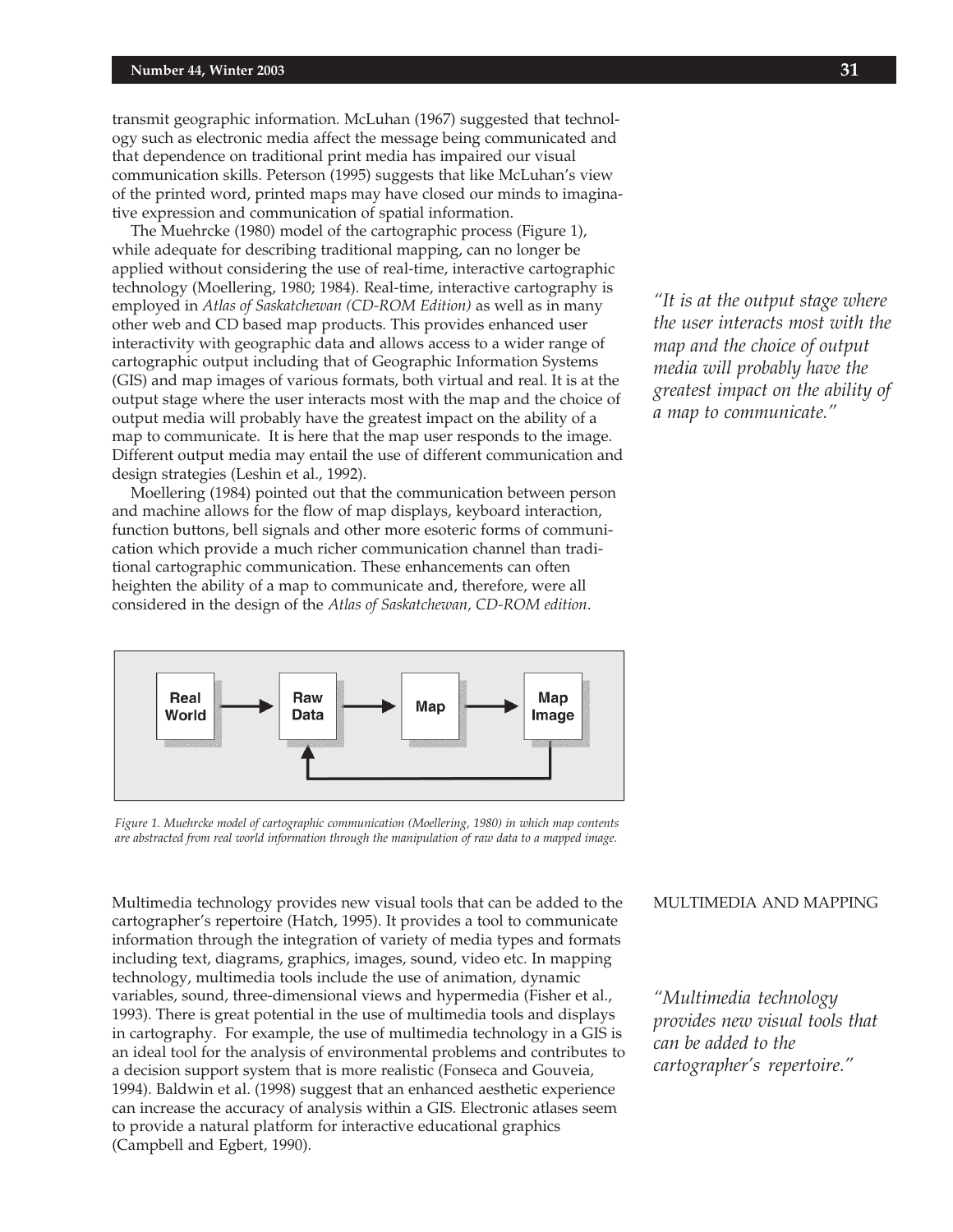*"The integration of multimedia tools into a cartographic product can enhance the effectiveness of geographic communication in much the same way as the integration of the senses in the learning experience."*

*"Where static maps impose restrictions to depicting temporal variation in a spatial context, animation enables the user to visualize the temporal evolution of geographical phenomena."*

There has been a renewed interest in cartographic technology through the integration of multimedia techniques, as cartographers explore the potential of these techniques to increase the effectiveness of cartographic communication (Taylor, 1994). According to Oz and White (1993), humans learn through a combination of seeing, hearing, touching, smelling and tasting. They retain about 20% of what they hear, 40% of what they see and hear, and 75% of what they see, hear and do. Integration across these senses appears to have the greatest impact in the learning process. Electronic media can, by the use of movement, perspective and sound, stimulate all of these senses simultaneously in ways that a printed image cannot. How well a map communicates can be measured by how much the user learns from the map. The integration of multimedia tools into a cartographic product can enhance the effectiveness of geographic communication in much the same way as the integration of the senses in the learning experience. This is because it provides a much more life-like and vivid presentation of information (Alty, 1991).

Multimedia technology lets the user interact with a map and become involved in the learning process. This can involve anything from navigating between images, linking text and photographs with maps, to choosing data to be mapped and analyzed. This increases the users' ability to retain information (Oz and White, 1993). The advantages of multimedia approaches in communicating geographic information arise, at least in part, because of the reduced reliance on abstract symbolization. Instead, use is made of realistic images, video and sound to present and augment spatial information (Parsons, 1994). According to Taylor (1994), while the 1980's were the decade of GIS, the 1990's were to be the decade of geographic visualization. The application of multimedia tools for cartographic visualization will certainly extend well into the new millennium.

Some of the visualization tools available through multimedia systems include animation, sound and video. These tools enhance spatial information so it can be communicated more easily to the user. Geographic data is not only spatial, but temporal as well. Cartographic animation is especially useful for the representation of spatial information over time. Thrower (1961) notes the fundamental and substantial limitations of a single illustration for representing change through time since even sequential figures require significant inference of change on the part of the user. He also recognized the tremendous potential of animation for effectively illustrating this  $4<sup>th</sup>$ , temporal dimension. Where static maps impose restrictions to depicting temporal variation in a spatial context, animation enables the user to visualize the temporal evolution of geographical phenomena (Armenakis, 1996). It permits the cartographer to emphasize change over both space and time (MacEachren and DiBiase, 1991).

One of the advantages of animated visualization recognized in the earth sciences is as a means of dealing with large volumes of data (DiBiase et al., 1992). Available animation software provides the cartographer with choices in animation type, such as slide presentations or flipbook-style animation (Gersmehl, 1990). Non-temporal uses for animation in cartography also exist, for example, in a variety of statistical maps and classification options of quantitative data (Peterson, 1993). Three-dimensional animation involves making use of movement, perspective, shading and shadows to represent the third dimension on a flat screen (Dorling, 1992). Although using animation introduces new complexity for both the cartographer and the user, it is warranted when the information cannot be represented traditionally or when it has the potential to enliven a presentation in a meaningful way (Dorling, 1992).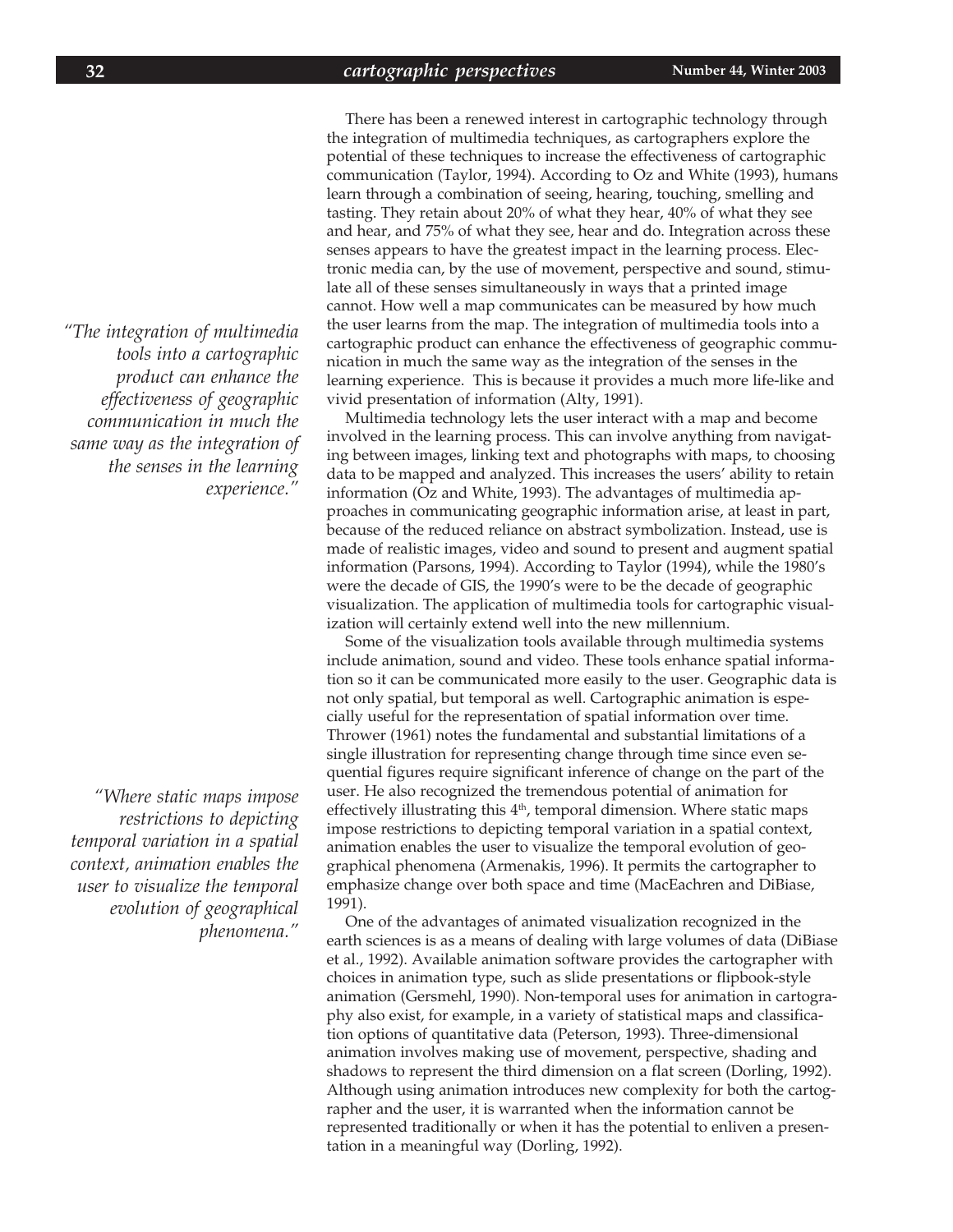#### **Number 44, Winter 2003** *cartographic perspectives* **33**

Dynamic variables in cartography are necessary in mapping changing phenomena. Maps of duration can better represent the changes or continuance of events (Vasiliev, 1996). Three-dimensional views can be employed as an alternative to traditional maps and is often used to represent terrain and statistical surfaces. It is an impressive visual tool. Sound is also a possible variable in map design and may be used to communicate information. It can be used as background sound to accompany images that appear on a computer monitor, as well as to enhance tasks performed in interactive cartography. It is also a variable in its own right (i.e. bird songs, spoken place names) that can be treated in a spatial framework. The integration of sound and motion (including video) can set information in context and establish relationships among the elements in a map (Hatch, 1995). Multimedia tools and the dynamic nature of sound and motion in cartography produce events that stimulate all of the viewer's information channels (Hatch, 1995). This serves to further enhance the cartographer's ability to communicate information to the user.

The *Atlas of Saskatchewan (CD-ROM Edition)* was conceived as member of a family of Atlas products that was to follow the hard copy *Atlas of Saskatchewan (Millennium Edition)*. As such, it was important to maintain the scope, general appearance and aesthetic quality of the *Millennium Edition* book while exploiting the interactivity and multimedia capabilities of the CD-ROM format to clearly and succinctly convey equivalent content. While the *CD-ROM Edition* introduced some important new material, its content was derived largely from the hard copy *Millennium Edition*. Accessibility, interactivity and enhanced functionality were the primary design objectives for the *Atlas of Saskatchewan (CD-ROM Edition)*. Another important goal of the move to a CD-ROM format was to provide a product that would be less costly both to reproduce and distribute and, therefore, more accessible to everyone.

It was also intended to be a useful educational tool from which users could easily extract any relevant information. Toward this end, we were strongly focussed on improving the accuracy and speed of map reading. Dobson (1983, 1985) suggests this is best accomplished by presenting spatial data in a manner well suited to the goals or objectives of potential users. This requires a comprehensive understanding of human visual and information processing capabilities.

A variety of features were made available through multi-media technology to increase the user's ability to interact with the *Atlas of Saskatchewan*. Interactive features included zoom capabilities and navigational links. Interactivity was particularly important in the navigation of the table of contents. It was considered important that users have "random access" to the entire *Atlas* contents; that is, direct access to any section, sub-section or view from anywhere within the *Atlas*, without having to go back through a history of previous views. This was accomplished through a unique design that causes the table of contents to "rollout" whenever the user moves the mouse cursor over the bar along the left of the screen (Figure 2, see page 74). The table of contents was organized in a logical fashion to facilitate finding the topic of their choice through a hierarchy of "roll-outs" (Figure 3, see page 74).

Navigational links were also incorporated into the content. These links were used when elements from a page had to be broken up and placed on different screen pages, and also provided the CD-ROM version with the ability to link related information form other sections within the chapters. This was necessary because of the need to transform atlas pages designed

*"Dynamic variables in cartography are necessary in mapping changing phenomena."*

## THE ATLAS OF SASKATCHEWAN ON A MULTIMEDIA PLATFORM

*"Accessibility, interactivity and enhanced functionality were the primary design objectives . . ."*

*"The table of contents was organized in a logical fashion to facilitate finding the topic of their choice through a hierarchy of 'roll-outs'."*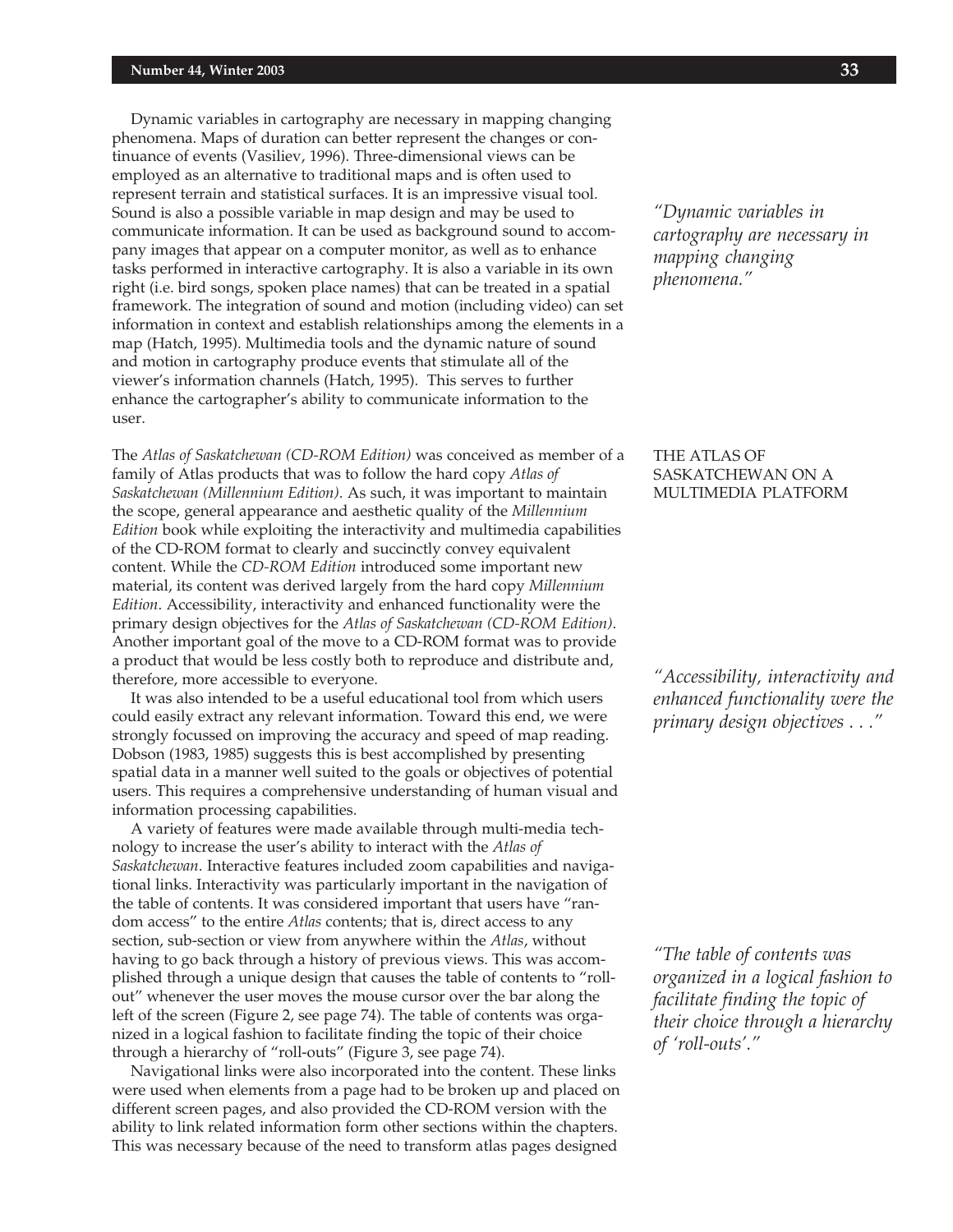for a print medium, at 9.5 inches wide by 13.5 inches tall, to fit the format of a monitor that is landscape oriented and typically varies in size from 15 inches to 19 inches on the diagonal. In support of these linking capabilities, a history button was incorporated to allow the user to return to previously viewed screens. It was felt that while it was essential to provide comprehensive "random access" to the entire *Atlas* content from any page, it was also important to allow the user to backtrack through their personal chronology of views. Basically, an effort was made to both preserve the familiarity of sequential book access while taking advantage of the enhanced navigation functionality made available through new technology.

Another interactive feature of the CD-ROM was a zoom function. This meant rescaling and resizing images, and developing the zoom feature to allow the user a legible view. This was particularly important for the larger plates in the hard copy *(Millennium Edition)* that extended over two pages (Figure 4, see page 75). No useful detail would have been available had these been simply rescaled to fit a computer monitor. A 'pan and scan' feature was developed that allows the user to move the cursor over a thumbnail version of a map, and simultaneously view an enlarged version of the area bound by a movable cursor (Figure 5, see page 75).

Features such as animation and sound were incorporated to add a multimedia dimension to the CD-ROM. Animation, for example, was a useful solution for transforming time series maps from the paper version of the Atlas. The book contained a number of time series maps that would have been difficult to view all at once, on a single screen. One of the new additions to the *CD-ROM Edition* was a view of the retreat of glacial ice from Saskatchewan and the development of post-glacial drainage (Figure 6, see page 76).

Interactive links, buttons and animation allowed us to design these pages in a manner whereby the user can see the maps at any period, one at a time, or view the change over time through animation. Sound was also a useful element in enhancing the content of the CD-ROM. It served to supplement the images and text on screen. For example, sound effects were used in the introduction of each chapter. They were chosen specifically to reflect the characteristics of the content of the chapter.

Sound was also treated directly as a variable with a spatial attribute. For example, sound enhanced the bird section in the Wildlife chapter of the CD-ROM. An opportunity to acquire bird songs presented itself to the project, and the CD-ROM was the ideal platform to incorporate these resources. From the hundreds of bird species mapped in this section of the Atlas, 30 birds with over 100 sounds were chosen to have accompanying songs. Photographs were also added to this section so the user can experience both a visual and audio component of a particular species simultaneously with an illustration of its spatial behavior. Demonstrations of the *CD-ROM Edition* have shown this to be an especially popular section in the *Atlas*, perhaps reflecting that fact that this is the section that probably provides the user with the highest level of cross-sensory stimulation.

The need to incorporate particular functionality and interactivity determined the choice of software for production. An important secondary consideration was the decision that the *CD-ROM Atlas* be available for both PC and Macintosh platforms. It was also recognized that the software chosen could impose minimum hardware requirements on the end user. The production team agreed that the CD-ROM would be more than simply an electronic version of a page turning application. The aim was to TECHNICAL CONSIDERATIONS

*". . . an effort was made to both preserve the familiarity of sequential book access while taking advantage of the enhanced navigation functionality made available through new technology."*

*"Interactive links, buttons and animation allowed us to design these pages in a manner whereby the user can see the maps at any period, one at a time, or view the change over time through animation."*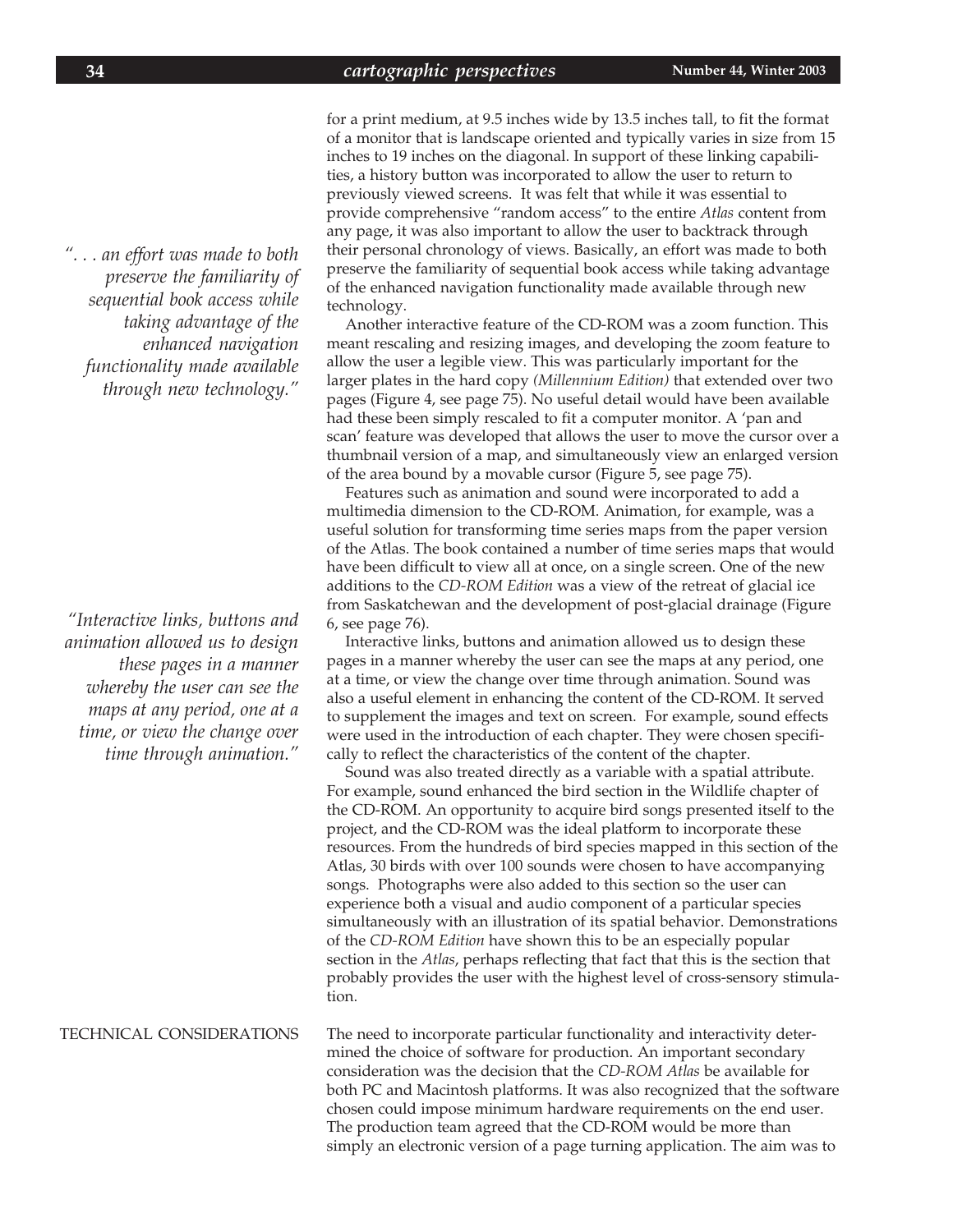find a software program that would be able to incorporate a diverse range of elements in a multimedia environment. The software also had to be resilient enough to handle the large amounts of data that were designated for this project. Consideration was given to producing the *Atlas* as a set of HTML documents or PDF documents. Each of these was felt to have significant limitations with regard to the design objectives. Authoring software proved to be the best solution for integrating the many features and functionalities required for this project. Through consultation and experimentation*,* Macromedia Director<sup>1</sup> was chosen as the core production software.

Macromedia Director $^{\scriptscriptstyle 1}$  is a software product that combines graphics, sound, animation, text and video to create interactive content for CD-ROM, DVD and the Web. The Director software uses a movie metaphor with a stage, cast members and sprites (objects that control when, where, and how cast members appear in a Director movie). Macromedia Flash<sup>1</sup> was also used in the development of the *CD-ROM Edition*. Flash files and Lingo<sup>1</sup> scripting allowed the use of vector based presentations and animations to create applications such as the navigation tools in the Table of Contents of the *CD-ROM Edition*. Other software used in development included, CorelDraw 9.0<sup>1</sup>, Corel PhotoPaint 9.0<sup>1</sup>, Adobe Illustrator 8.0<sup>1</sup> and Adobe Photoshop 5.5<sup>1</sup>. These products were used in the extraction and development of the various graphic elements for the Director movie. Microsoft Word<sup>11</sup> was used for managing and formatting text.

The *Atlas of Saskatchewan (CD-ROM Edition)* was produced by a team of highly skilled professionals brought together to provide the many capabilities required by the project. The success of the project demanded ongoing and effective communication among production team members and a high degree of organization of the variety of tasks for which they were responsible. Various stages in the implementation process are readily identifiable in which a set of relatively distinct tasks and design issues associated with electronic maps were addressed. Each stage was also associated with some relatively specific technical issues that emerged and had to be addressed. The stages in the implementation process and the relationships between them are illustrated in Figure 7, see page 76.

It is helpful to examine each of these stages in implementation. They can be broadly identified as conceptualization, dissemination of duties, storyboarding, data extraction and transformation, authoring, quality control, and publishing. While these stages provide a useful framework for discussion, it is recognized that there is some overlap between the stages (Martz et al, 2001).

#### **Conceptualization**

The first, and probably most critical, stage in the development of the *CD-ROM Edition* was the conceptualization stage. It was at this stage that the general style and functionality of the *Atlas* and its target audience were determined. While the audience would be the general public, emphasis was placed on the development of the *CD-ROM Edition* as an educational tool. The production and publication software was selected on the basis of these decisions.

#### **Dissemination of Duties**

The next stage in the development of the CD-ROM was the dissemination or distribution of duties. This was critical to the success of such a large

*"Authoring software proved to be the best solution for integrating the many features and functionalities required for this project."*

## THE IMPLEMENTATION **PROCESS**

*"The first, and probably most critical, stage in the development of the* CD-ROM Edition *was the conceptualization stage."*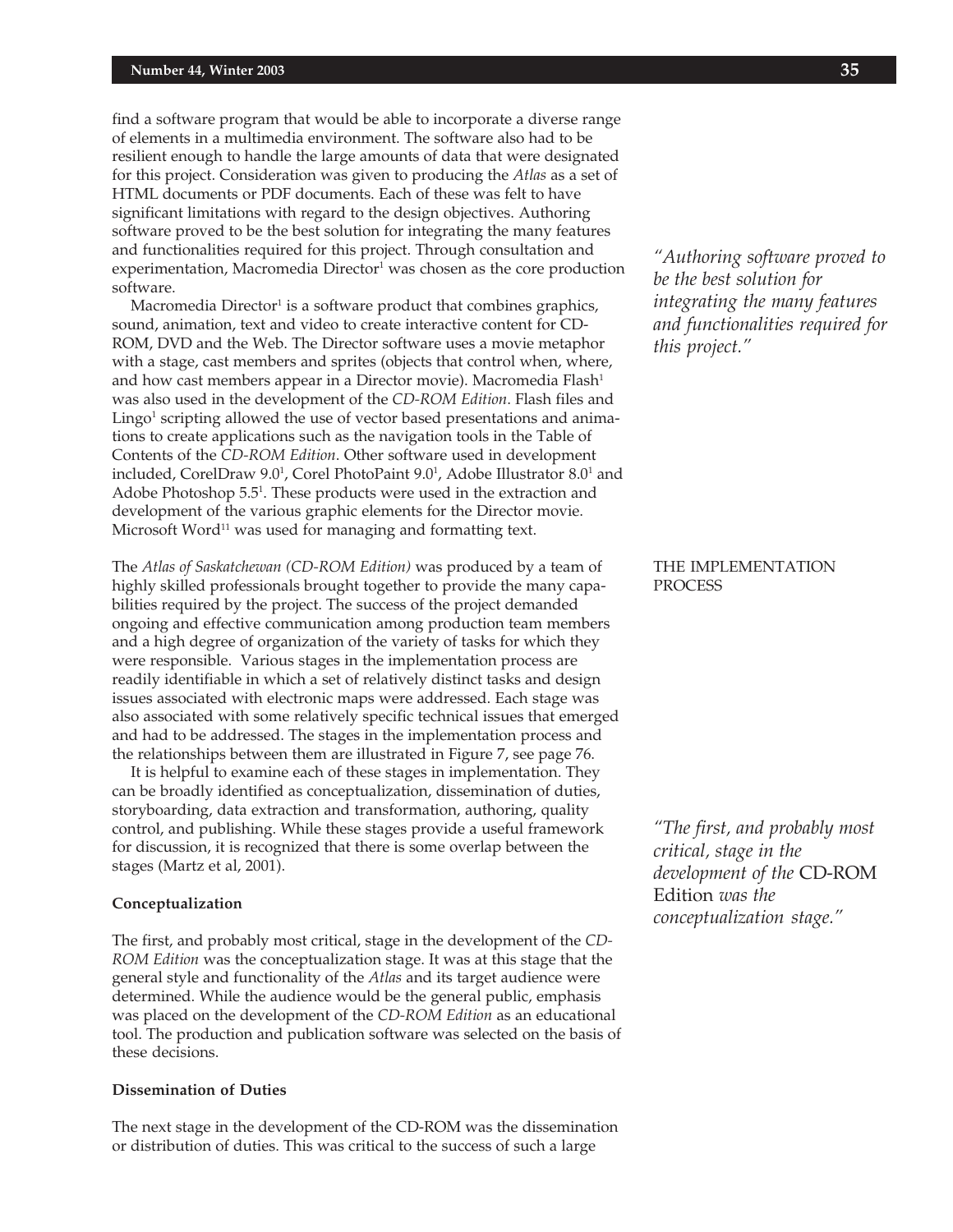project. In part, this was driven by the desire to have the various tasks associated with production assigned to those with the most expertise. These tasks included storyboarding, data extraction, data transformation, authoring, quality control and publishing; the remaining stages in the production of the *Atlas*. The distribution and dissemination of tasks was helpful in creating a smooth transition from one task to the next.

#### **Storyboarding**

This stage involved the development of basic design sketches for each page to screen conversion. This was necessary to translate ideas from the conceptualization stage, and from each page of the hard copy edition to the graphical environment of the computer monitor. Storyboarding was also used to make decisions on the dimension and size of graphic elements. Some of the concerns raised at the conceptualization stage were addressed at this stage. These were primarily issues surrounding the incorporation of interactive capabilities and other special multimedia features. The storyboarding process led to the development of page templates; that is, layouts that could be used for pages with similar content. Once these templates were defined, storyboarding became a more straightforward task.

Storyboarding was the activity that most clearly highlighted the differences between cartographic design for a hard-copy and for a multi-media format. In fact, the differences in the design frameworks and available cartographic tools were so marked that the production team quickly began to use the terms "page" and "view" to refer to the design and presentation frameworks of the hard-copy and multi-media versions, respectively.

The basic design element for the book is the page which may occasionally be expanded to allow presentations to extend across two, facing pages. The size of the page and the color presentation of the work are fixed at the time of publication. The resolution with which images are presented is usually unconstrained to the limits of human perception. The presentation of material is limited to two dimensions and access to material is in whole-page increments and is essentially sequential (although it is recognized that the user can jump forward or backward in multiple page increments if they have sufficient familiarity with the content).

Cartographic design for a multi-media format presents a very different situation. The design frame is the computer screen rather than the page. While the aspect ratio of the screen is constrained (although not absolutely specified) by *de facto* industry standards, the actual size of the display and its specific color expression are determined by the user's hardware platform. While the designer can specify image resolution and color depth, they must do so within the constraints of common hardware capabilities.

The multi-media cartographer has a multi-dimensional space available in design. The design space is multi-dimensional in the sense that individual elements on the page can be changed interactively (i.e. clicking on a photograph can cause it to be replaced by a map etc.) and that the time dimension is indirectly accessible through animation. The designer also has the option to use audible design elements. Access to information still remains essentially sequential in most implementations but the designer has the capacity to provide many sequential pathways along which the user can explore spatial information.

*"Storyboarding was the activity that most clearly highlighted the differences between cartographic design for a hard-copy and for a multi-media format."*

*"The multi-media cartographer has a multi-dimensional space available in design."*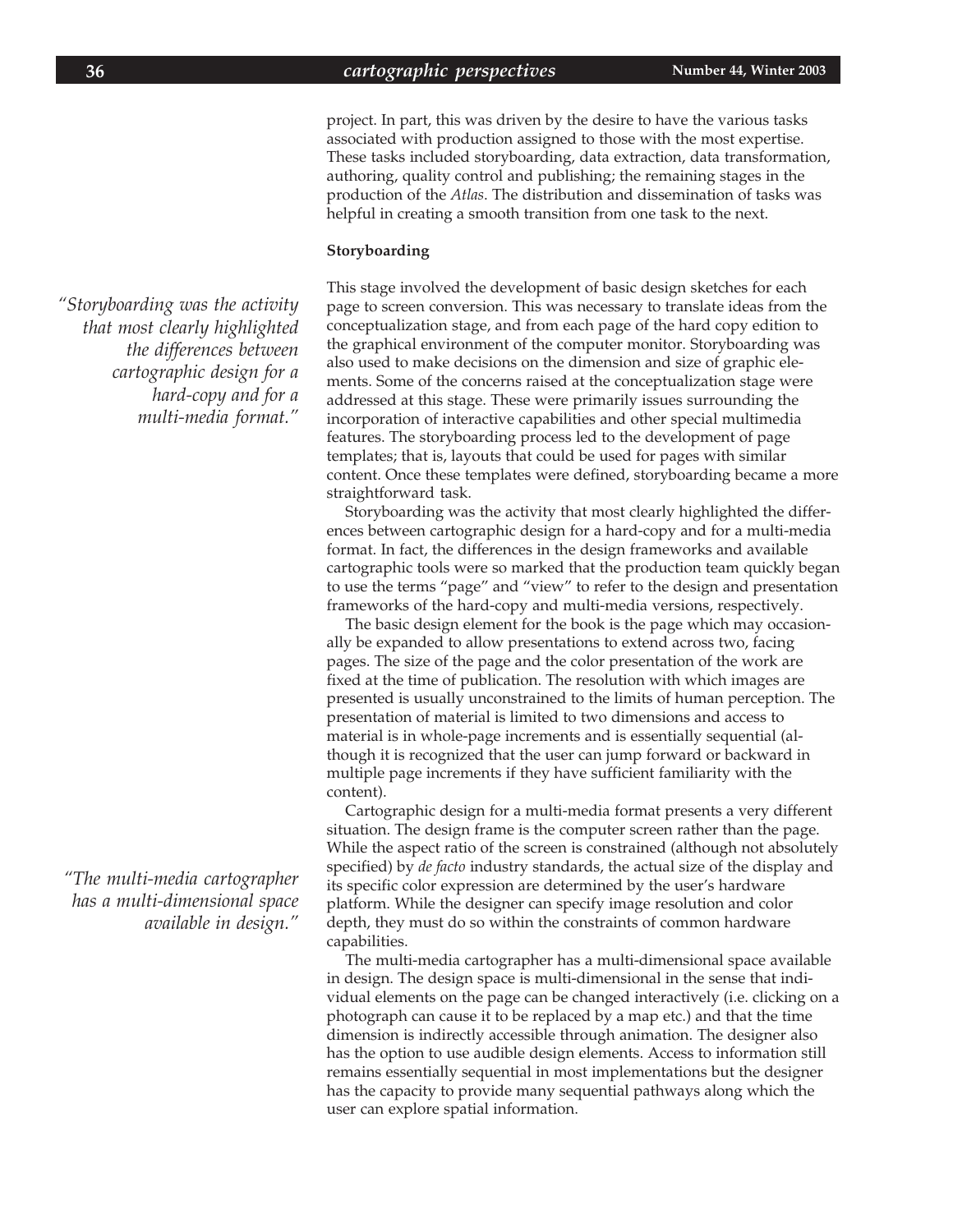#### **Data Extraction and Transformation**

This stage focused on the extraction of each individual page element in a manner appropriate to the storyboards, and its transformation into a format suitable for the production medium. A naming convention scheme was established for storing the various files needed for this project, in order to ensure that all members of the production team could easily recognize individual files. This also facilitated tracing missing or omitted files. The book version of the *Atlas* served as a reference point for the files that represented all elements of the *CD-ROM Atlas*, with exception to new sections that were developed for the electronic version only.

A great deal of testing was done on each element to determine the optimal method of extraction. The goal was to maintain the look, color and integrity of each element from the book. Most graphic elements were converted into a GIF file format to retain full specification of colors. An exception was made for graphic buttons and other user interface elements, which were in JPEG format. Text files were converted into Rich Text Format but much of the editing for text was done in Director.

An interesting interaction between file size and color considerations developed. To meet design objectives, it was determined that the *CD-ROM Edition* should be implemented using a wide, 64K (16-bit) color palette. However, the intensively graphic nature of the *Atlas* made it impossible to store each individual image with a unique 64K color palette and remain within the single CD-ROM (approximately 650 MB) storage limitation accepted for the project. Instead, a 64K Atlas-wide color palette was developed and the majority of individual images were saved as 256 color image optimized within the *Atlas*-wide palette. This allowed the use of a wide color palette while limiting the size of individual images.

#### **Authoring**

Authoring is the process by which all objects are combined into a software setting and developed into an interactive multimedia presentation. Using the storyboards as a guide, the various elements extracted and transformed at the previous stage were brought into the different casts designated for each of the chapters. Once all cast members were in place, they were manipulated, pending design adjustments, in accordance with the storyboards. The visual authoring of the CD-ROM was simply to follow the storyboards and lay out the elements on the screen. The other facet of the authoring process was to provide the decided functionality. This was accomplished through the use of scripted programming in Lingo, both custom written and Director software provided.

#### **Quality Control**

As each chapter was developed and authored, production team members reviewed and commented on the various elements and layouts. Suggestions were noted and changes were made accordingly. Quality control was also necessary to ensure that every element was translated to CD-ROM correctly. An important element of quality control was the use of beta version of *CD-ROM Edition* "chapters" by undergraduate students in laboratory exercises.

*"A great deal of testing was done on each element to determine the optimal method of extraction."*

*"An interesting interaction between file size and color considerations developed."*

*"Authoring is the process by which all objects are combined into a software setting and developed into an interactive multimedia presentation."*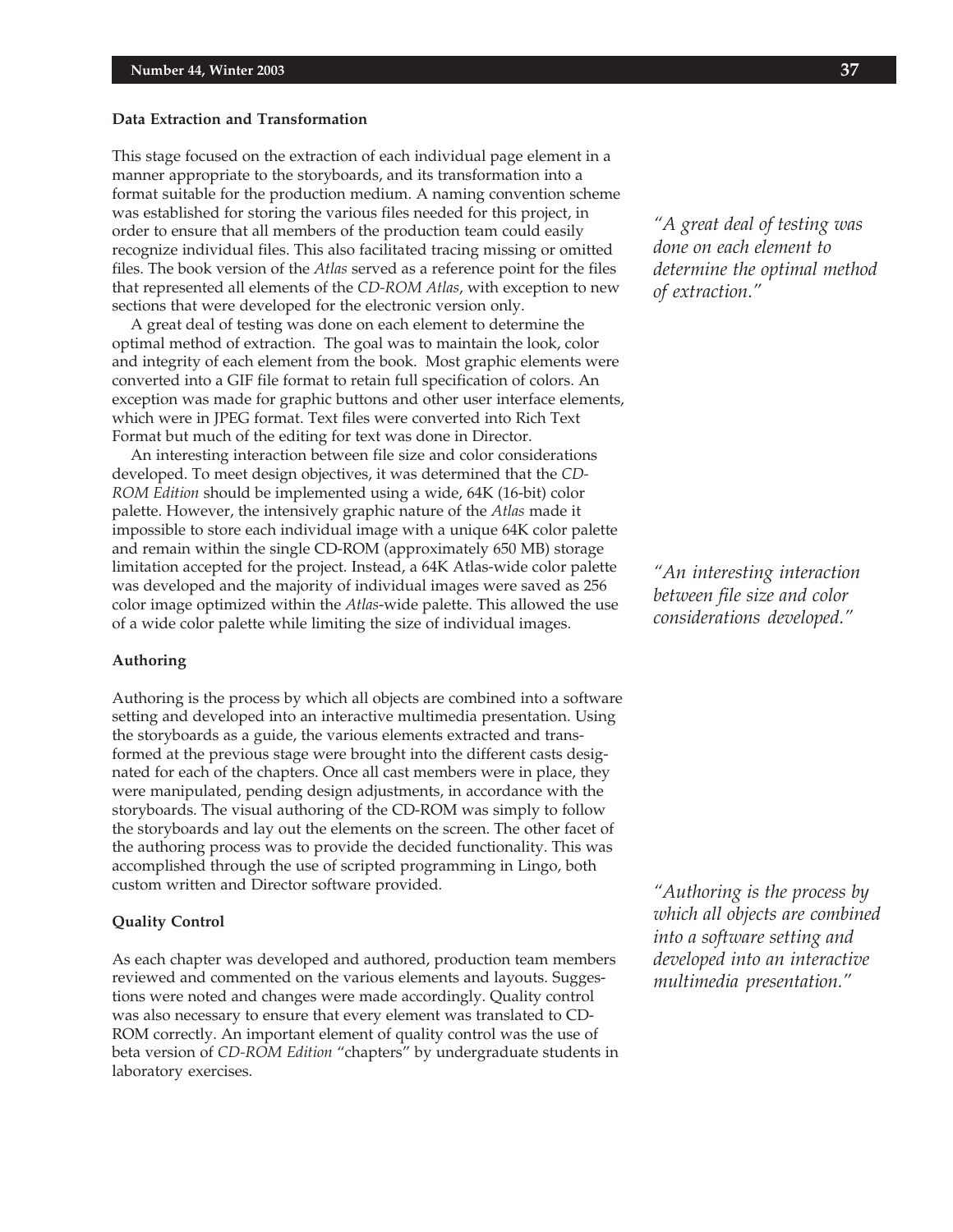#### **Publishing**

The final stage in the development of the *Atlas* was publishing and packaging the gold master CD-ROM. The master was created as a hybrid to allow cross platform support of both Macintosh and Windows operating systems, and for the ability to share media files.

The publishing of the CD-ROM raised several concerns, including that of providing a cross platform product. An enormous amount of data needed to fit onto a single CD and be read from either a Windows 95/98/ NT or Macintosh computer system. A particular attraction of the Macromedia Director software was that it enabled "movie" files (i.e. the *Atlas* sections and chapters) to be read on either platform provided a platform-specific version of the viewing software was available.

Each chapter of the *Atlas* was developed as a separate Director movie. This major division of content allowed for the efficient use of the casts created for each chapter. It also allowed the several people responsible for authoring to work simultaneously on different sections. It is interesting to note that some chapters were authored on a Windows platform while others were authored on a Macintosh. This approach to authoring was helpful in uncovering the small differences that exist between the platforms so that they could be addressed as they appeared.

#### Computer cartography has evolved from a tool to help produce paper maps to an interactive and dynamic medium of communication that presents a tremendous number of opportunities for innovation (Peterson, 1995). During the early development of what is now termed "multi-media technology", Leshin et al. (1992) and Moellering (1984) recognized that this would introduce a set of new design tools and media that provide a much richer channel of communication between the cartographer and the map user. **CONCLUSION**

The *Atlas of Saskatchewan (CD-ROM Edition)* was the first Canadian provincial atlas to be published in a digital, multi-media format. It has explored a number of the innovative communications made available by this technology including the use of video, sound, animation and hyperlinks between text, images and maps. While it is not possible to present objective, independent, quantitative evaluations of the effectiveness of this technology for geographical communication, we can attest that anecdotal feedback has been extremely positive and that the *Atlas of Saskatchewan (CD-ROM Edition)* is widely used in Saskatchewan schools, has been recognized with a number of communications industry awards and has been selected as a partner for the Western Development Museum special exhibit in celebration of the centennial of Saskatchewan.

The background and design considerations to the *Atlas of Saskatchewan (CD-ROM Edition)* project and some of the major strategies and technologies used in its implementation have been outlined. This is intended to provide some guidance to other who may embark on similar projects. However, as is so often the case in such projects a tremendous wealth of knowledge developed which is still largely embedded in the individuals involved in the project. This is reflected in the fact that several of them were integrated into a new service unit of the University (GIServices) in order to retain access to that expertise. This expertise is still being tapped to generate new, custom materials from the content assembled for the *CD-ROM Edition* and the *Millennium Edition* of the *Atlas of Saskatchewan*.

*"Computer cartography has evolved from a tool to help produce paper maps to an interactive and dynamic medium of communication that presents a tremendous number of opportunities for innovation."*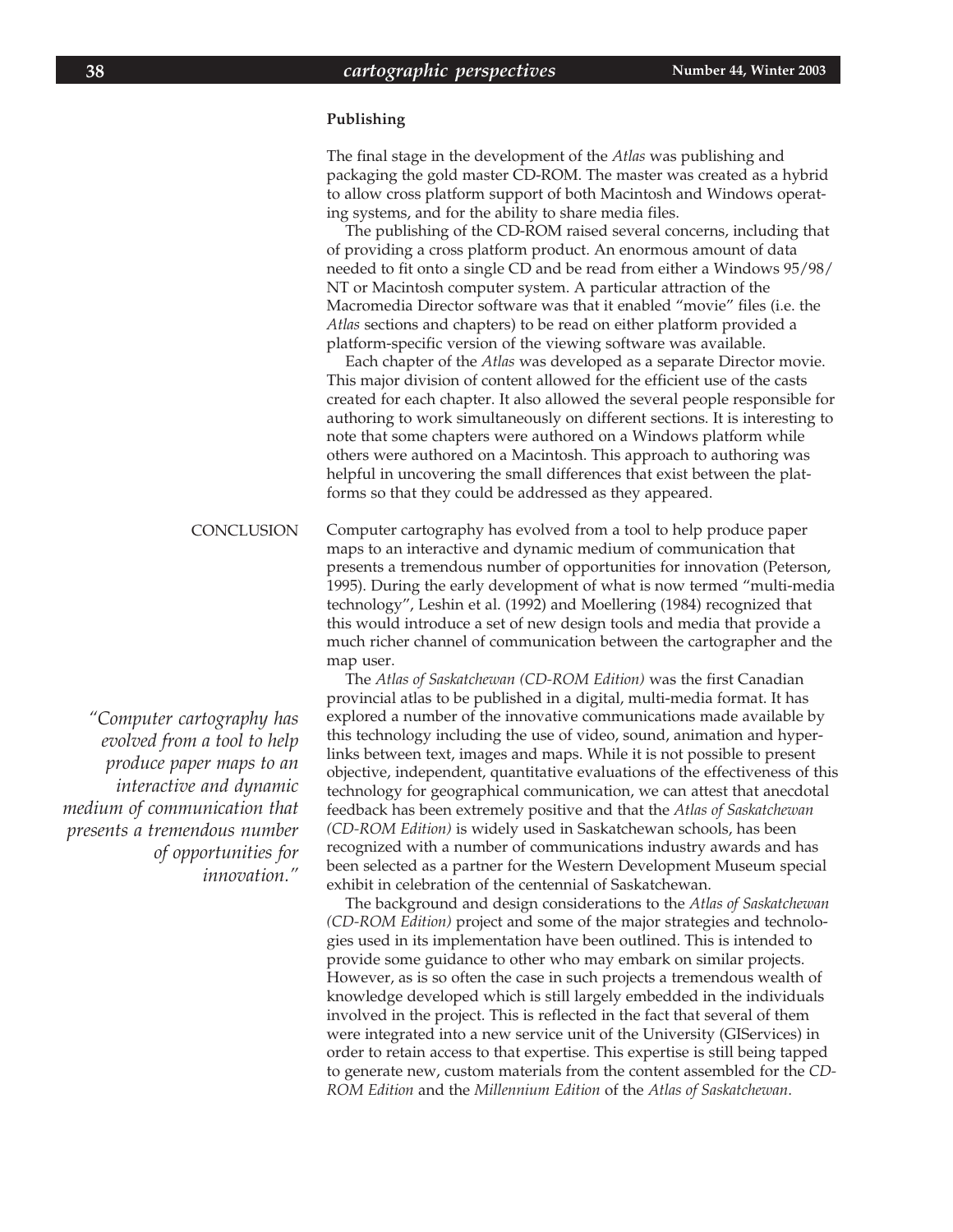The authors of this paper wish to acknowledge the financial support of the Government of Saskatchewan and the University of Saskatchewan that made this project possible. Special recognition is given to Dr. Ka-iu Fung who was a contributor to the *CD-ROM Edition* and laid the foundation for this project through his work as Director and Editor of the *Millennium Edition*. Also integral to the production of the *Atlas* were the technical teams from the University of Saskatchewan that helped to bring this project to completion. A special thanks to Keith Bigelow and Gerald Romme, cartographic technicians, Frank Bulk, Sean Zhang and the technical team from the Division of Media and Technology, and Dr. Scott Bell, assistant editor, Department of Geography.

Alty, J.L., 1991. Multimedia – what is it and how do we exploit it, In *People and Computers VI,* Diaper, D. and N. Hammond (Eds.) 31-44. Cambridge: Cambridge University Press.

Armenakis, C., 1996. Mapping of spatio-temporal data in an active cartographic environment. *Geomatica*, 50(4):401-413.

Baldwin, J., Fisher, P., Wood, J., and M. Langford, 1998. *Modelling Environmental Cognition of the View with GIS.* http://www.ncgia.ucsb.edu/ conf/SANTA\_FE\_CD\_ROM/sf\_papers/fisher\_peter/Baldwin.html (April).

Campbell, C.S. and S. L. Egbert, 1990. Animated cartography/Thirty years of scratching the surface. *Cartographica*, 27(2):24-26.

DiBiase, D., MacEachren, A.M., Krygier, J.B., and C. Reeves, 1992. Animation and the role of map design in scientific visualization. *Cartography and Geographic Information Systems*, 19(4):201-214, 265-266.

Dobson, M.W., 1983. Visual information processing and cartographic communication: The utility of redundant stimulus dimensions, In *Progress in Contemporary Cartography Volume II: Graphic Communication and Design in Contemporary Cartography*, Taylor, D.R.F. (Ed.) 149-175. New York: John Wiley & Sons Ltd.

Dobson, M.W., 1985. The future of perceptual cartography. *Cartographica*, 22(2):27-43.

Dorling, D., 1992. Stretching space and splicing time: From cartographic animation to Interactive Visualization. *Cargtography and Geographic Information Systems*, 19(4):267-270.

Fairburn, D., 1994. Maps for the people. *Geographical Magazine*, 66(December):11.

Fisher, P., Dykes, J. and J. Wood, 1993. Map design and visualization. *The Cartographic Journal*, 30(3):136-142.

Fonseca, A. and C. Gouveia, 1994. Environmental Impact Assessment Using Multimedia GIS. http://www.odyssey.ursus.main.edu/gisweb/ spatdb/egis/eg94047.html (March, 1998).

ACKNOWLEDGMENTS

## REFERENCES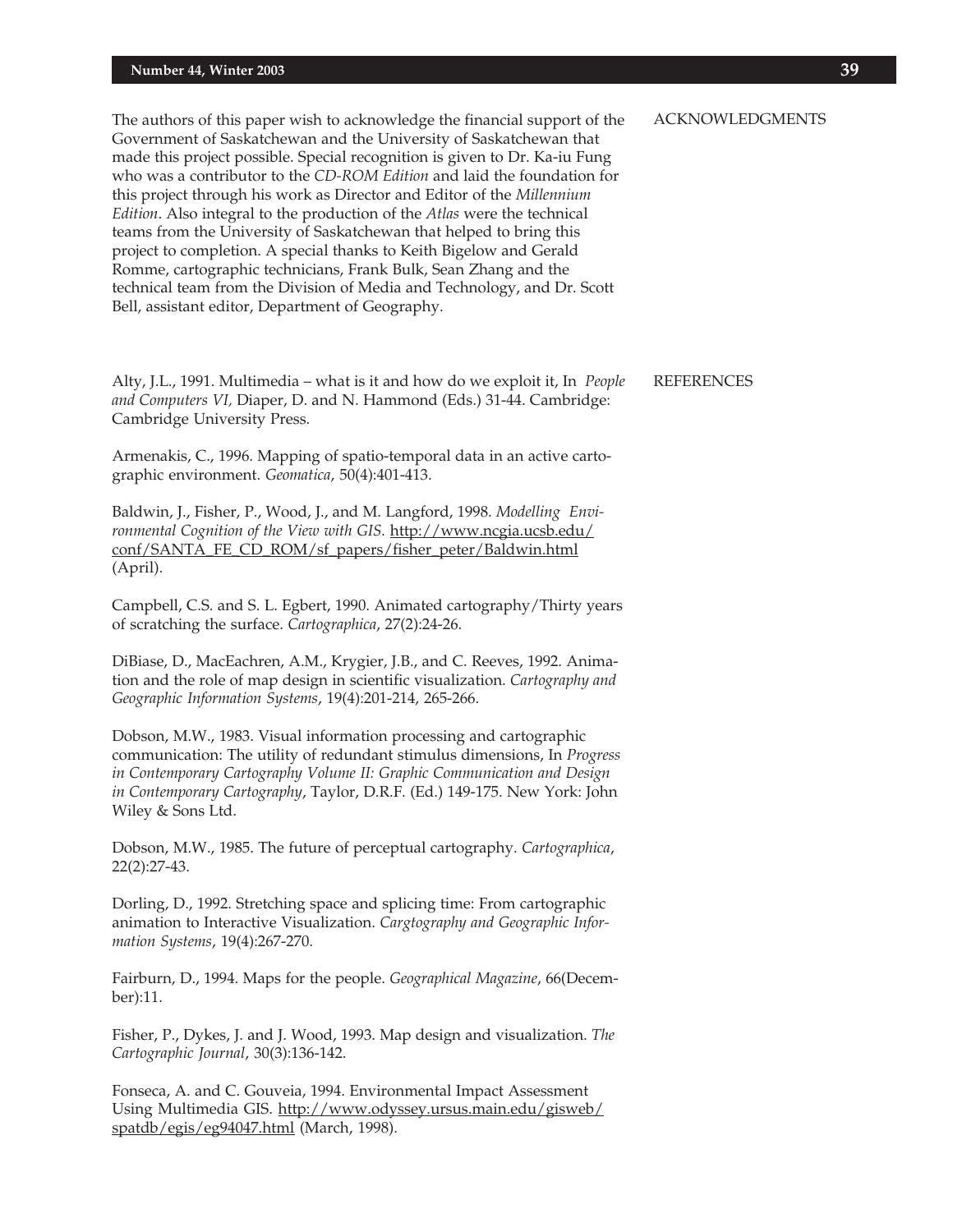Fung, K.I.. (Ed.), 1999. *Atlas of Saskatchewan – Millennium Edition.* Saskatchewan: University of Saskatchewan.

Gersmehl, P.J., 1990. Choosing tools: Nine metaphors of four-dimensional cartography. *Cartographic Perspective*, 5(Spring):3-17.

Hatch, K.M., 1995. *Cartographic design for multimedia maps*. M.A. Thesis, California State University, Long Beach.

Leshin, C.B., J. Pollock, and C.M. Reigeluth, 1992. *Instructional Design Strategies and Tactics.* New Jersey: Educational Technology Publications, Inc.

MacEachren, A.M. and D. DiBiase, 1991. Animated maps of aggregate data: Conceptual and practical problems. *Cartography and Geographic Information Systems*, 18(4):221-229.

Martz, L.W. (Ed.), 2000. *Atlas of Saskatchewan - CD-ROM Edition*. Saskatchewan: University of Saskatchewan.

Martz, L.W., E. Pietroniro and F. Bulk, 2001. *Translating the Atlas of Saskatchewan from an analog, hard copy format to a digital, CD-ROM format.* Conference Proceedings, Geosask 2001; Spatial Technology, The Route to Better Decisions*.* Information Services Corporation of Saskatchewan.

McLuhan, M., 1967. *The Medium is the Massage.* New York: Bantam.

Moellering, H., 1980. Strategies of real-time cartography. *The Cartographic Journal*, 17(1):12-15.

Moellering, H., 1984. Real maps, virtual maps and interactive cartography, In *Spatial Statistics and Models.* G.L. Gaile and C.J. Willmott (Eds.), 109 – 132. Hingham, Massachusetts: D. Reidel Publishing.

Oz, E. and L.D. White, 1993. Multimedia for better training. *Journal of Systems Management*, 44(5):34-42.

Parsons, E., 1994. *Visualisation techniques for qualitative spatial information*. EGIS Foundation. http://www.odyssey.ursus.main.edu/gisweb/spatdb/ egis/eg94046.html (September, 1998).

Peterson, M.P., 1993. Interactive cartographic animation. *Cartography and Geographic Information Systems*, 20(1):40-44.

Peterson, M.P., 1995. *Interactive and Animated Cartography*. New Jersey: Prentice Hall.

Salichtchev, K.A., 1983. Cartographic communication: A theoretical survey, In *Progress in Contemporary Cartography Volume II: Graphic Communication and Design in Contemporary Cartography*, Taylor, D.R.F. (Ed.) 11 - 35. New York: John Wiley & Sons Ltd.

Taylor, D.R.F., 1994. Cartography for knowledge, action and development: Retrospective and perspective. *The Cartographic Journal,*31(1):52-55.